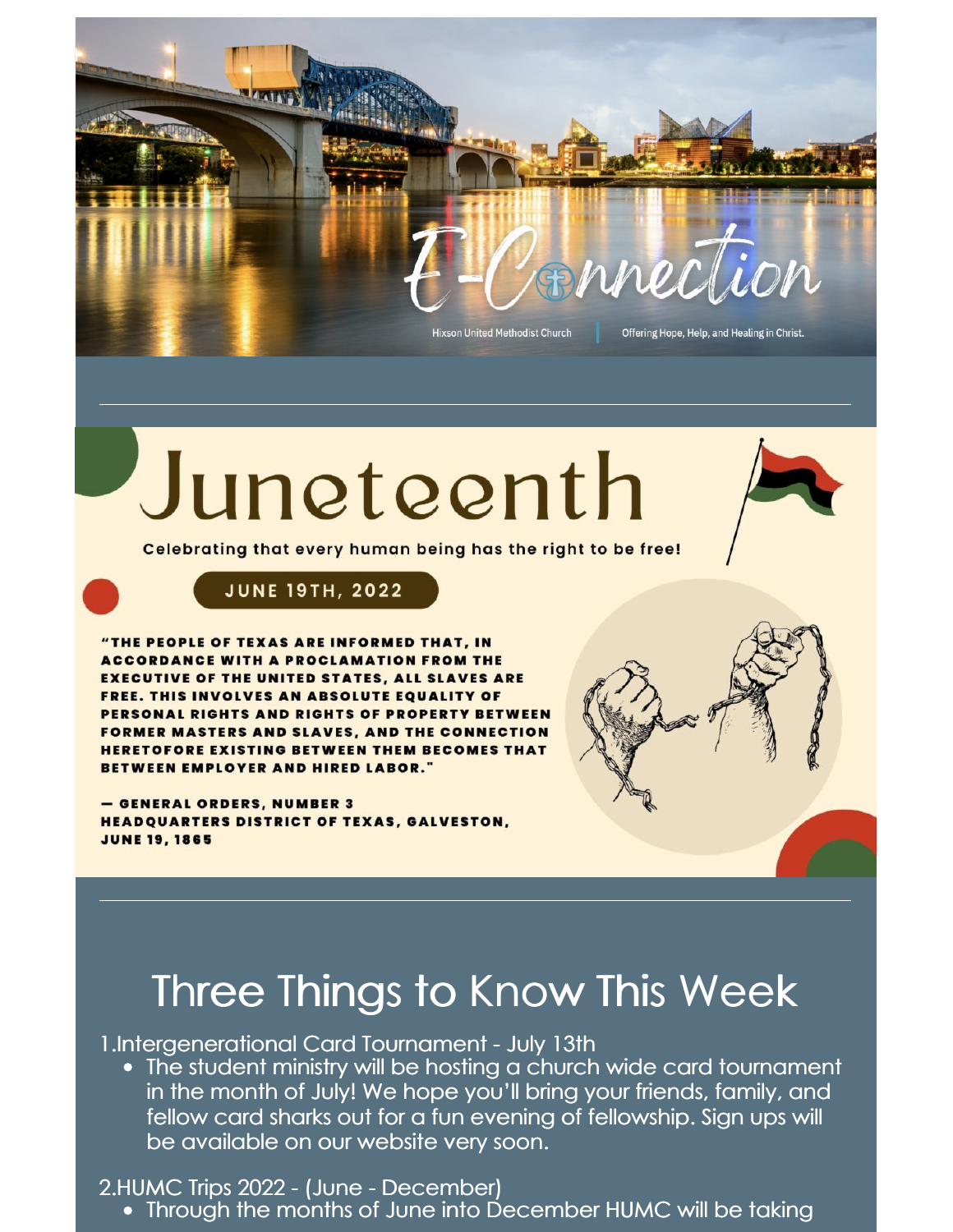trips to a showboat cruise, an overnight fall retreat in blue ridge mountains, and a Christmas musical in December. These trips are open to all ages, so bring your friends and [family!](https://docs.google.com/forms/d/e/1FAIpQLSceCnhyK0yolcuL4RvW68vhDlo8YjGr8p8U91FrhPnHl45_Ng/viewform) SIGN UP: CLICK **HERE** 

## 3.Intergenerational Missions Trip - October

The Mission Team has begun the planning process for an intergenerational mission trip to The Henderson Settlement in Kentucky this October! Volunteers who attend this mission trip will participate in a variety of program areas such as working in a thrift store, gardening, all the way to larger construction projects. There is truly a job for all levels of mobility and skill sets. If interested, please fill out an information form. [CLICK](https://docs.google.com/forms/d/1ZUwWW-NSMFym9fJQI1tCwAALRtzBhe4PQanfurXc1aA/edit) HERE